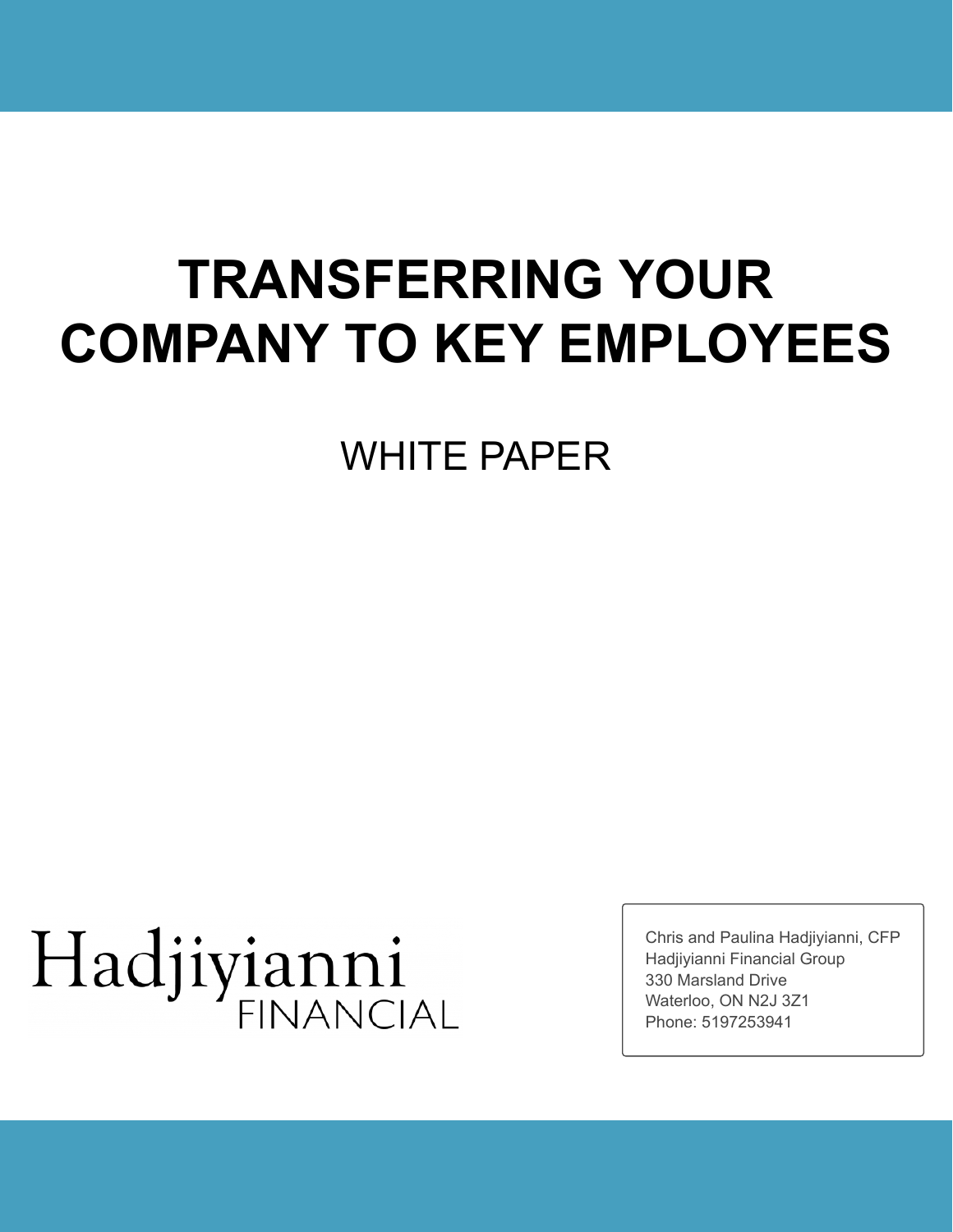# **Introduction**

Owners wishing to sell their businesses to management—specifically, key employees—face two unpleasant facts: Their employees have no money (most likely) and they cannot borrow any, at least not in sufficient quantities to cash out the owner. Thus, each transfer method described in this white paper uses either a long-term installment buyout of the owner or someone else's money to complete the buyout. The last method discussed—the modified buyout—uses both an installment buyout and someone else's money.

## **Long-Term Installment Sale**

A long-term installment sale typically follows this course:

- 1. The owner and buyers agree on the company's value.
- 2. At least one employee agrees to buy the company by promising to pay the agreedon value to the owner.
- 3. The former owner holds a promissory note with installment payments over a 7–10-year period with a reasonable interest rate, signed by the buyers. The note is secured by the assets and stock of the business, and the personal guarantee and collateral (usually residences) of the buyers.
- 4. Little or no money is paid at closing.

Owners wishing to sell their businesses to key employees must understand that they are transferring their businesses and receiving nothing in return other than a promise to receive the purchase price from the future cash flow of the business, since there is no other source of cash available to the employee/buyer. If the new ownership cannot at least maintain the business, the former owner will not receive his or her purchase price. Fortunately, there are several planning steps that owners can take to reduce the significant risk of nonpayment.

The first step is to have the buyers pay the owner what he or she wants in the form of nonqualified deferred compensation payments, severance payments, lease payments, or some similar means of making tax-deductible payments directly from the company to the owner. This technique minimizes the net tax cost of the buyout and thereby makes more cash available to the owner.

In the second step, the owner should transfer any excess cash out of the company well before he or she sells it.

Third, the owner can enhance security through the following:

- Securing personal guarantees (collateral, both business and personal).
- Postponing the sale of the controlling interest.
- Staying involved until satisfied that cash flow will continue.
- Obtaining partial outside financing.
- Selling part of the business to an outside party.

These techniques reduce risk but do not eliminate it. Thus, owners typically undertake long-term installment sales only if no alternative exists, they don't need the money, or they have complete confidence in their employees and the economy to support the company's prosperity. However, the most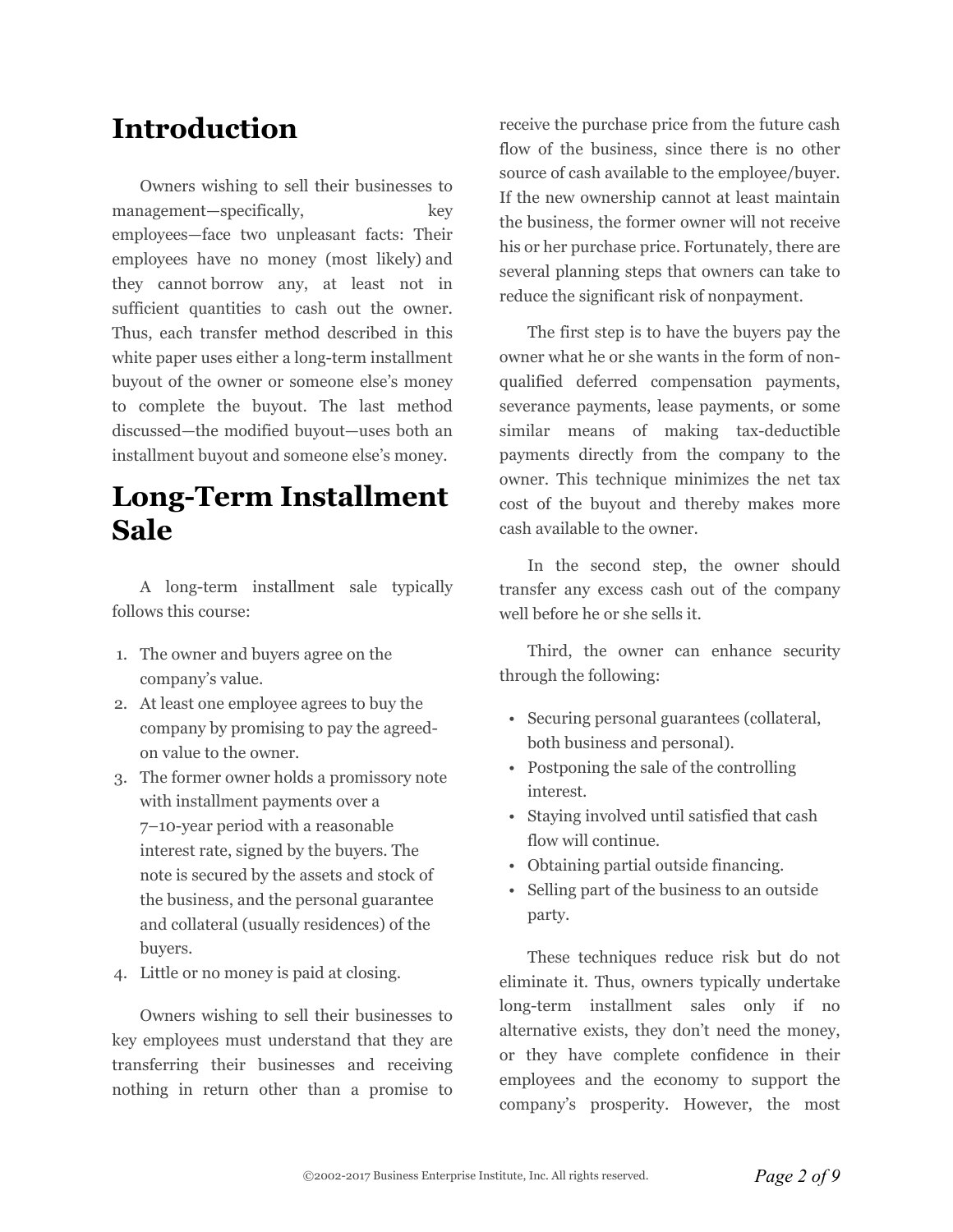common reason for exiting using the long-term installment sale is that the owner has failed to create a less-risky Exit Plan.

# **Leveraged Management Buyout**

A leveraged management buyout draws on the company's management resources, outside equity or seller equity, and significant debt financing. This structure can be an ideal way to reward your key employees, position the company for growth, and minimize or eliminate your ongoing financial risk.

To effectively execute a leveraged management buyout, your business should possess the following characteristics:

- A management team that is capable of operating and growing the business without your involvement.
- Stable and predictable cash flow.
- Good prospects for future prosperity and growth. (The growth of the company should be described in detail in a management-prepared business plan.)
- A solid, tangible asset base, such as accounts receivable, inventory, machinery, and equipment. Hard assets make it easier to finance the acquisition through the use of debt, but service companies without significant tangible assets can obtain debt financing, albeit at a higher cost.
- Have a fair market value of at least \$5 million (preferably \$10 million to attract the interest of private-equity investors).

The prerequisite for a management-led leveraged buyout is that you, as the seller, and the management team agree on a fair value for the company. The parties then execute a letter of intent, giving management the exclusive right to buy the company at the agreed price for a specified period of time (typically, 90–120 days). The management team and its advisors subsequently arrange the senior bank debt to fund a portion of the transaction. This bank debt usually requires management to arrange to make an equity investment prior to closing. At this point, the management team and its advisors seek an equity investor. They offer the equity investor a complete package of price, terms, debt financing, and management talent. The equity investor needs only to weigh the reasonableness of the projected return on his or her investment.

There are many professionally managed private-equity investment funds that actively seek leveraged management buyouts as a preferred investment. These private-equity funds control billions of dollars of capital for investment, which they may structure as senior debt, subordinated debt, equity, or some combination thereof. This investment flexibility enables the private-equity investment firms to be much nimbler than a local commercial banker. The investment philosophy of these private-equity investors is captured in the slogan of a successful buyout group: "We partner with management to create value for shareholders."

From management's perspective, a significant advantage of working with a privateequity firm is that most will continue to invest in the company after the acquisition to fuel the company's growth. These private-equity firms will also allow management to receive a "promoted interest in the deal." This means that management can earn greater ownership in the company than it actually pays for.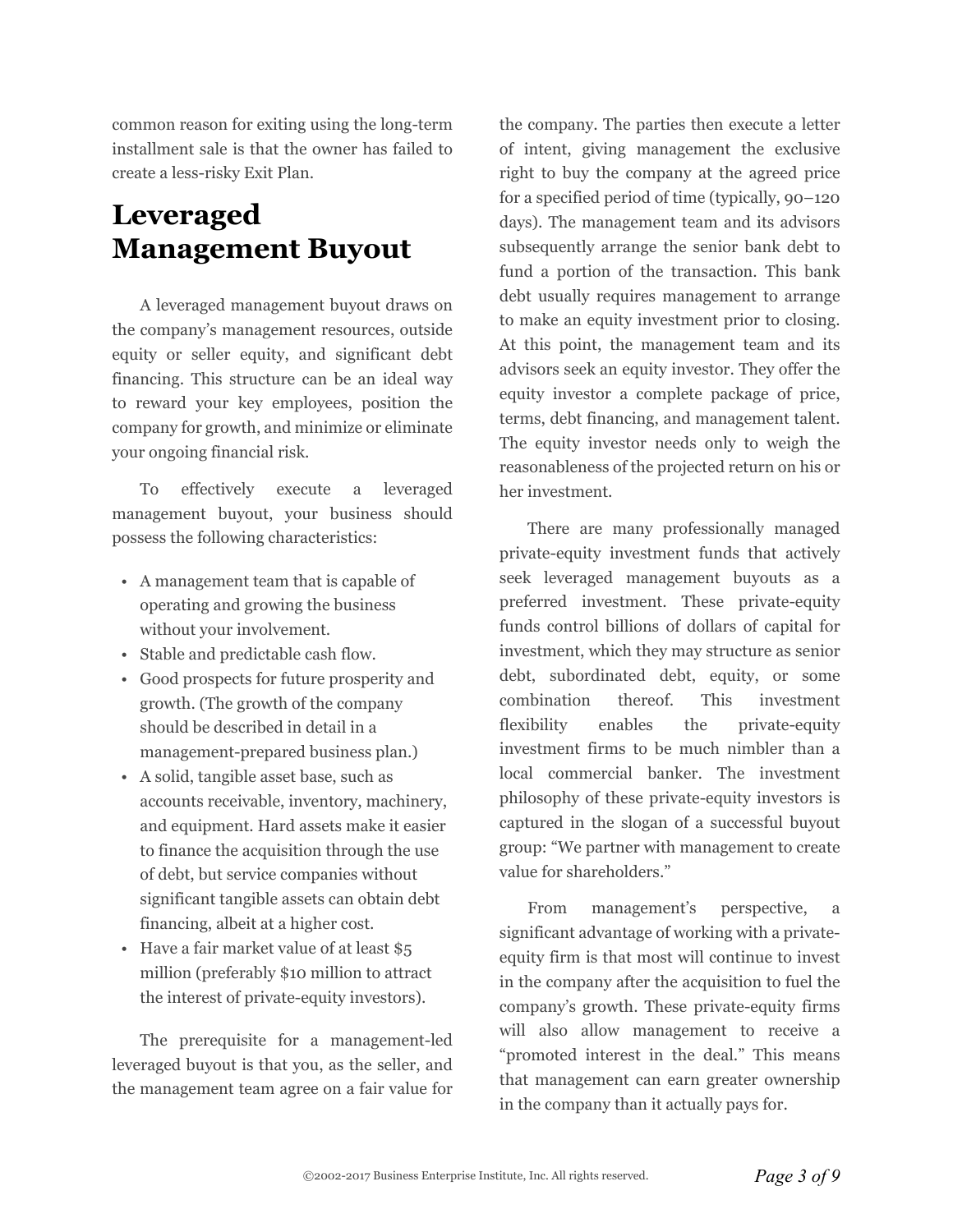To help you better understand the mechanics of this process, let's look at one highly profitable medical device–manufacturing business with revenues of approximately \$5 million.

*Maribel Sanchez wanted out of her business and was willing to sell it to management under the condition that the transaction be completed within 60 days. The agreed-on sale price was \$8 million, payable in cash to Maribel at closing. The management team's biggest and only problem was that it only had \$750,000 collectively from second mortgages on their homes. Consequently, they hired an investment banking firm to help them arrange financing to close the transaction. With the clock ticking on their exclusivity period, management was motivated to make the deal.*

The transaction was ultimately structured as follows:

Management owned 20% of the equity ownership, despite investing only 9% of the equity funds needed to close the transaction. Six years later, all of the debt that had been used to buy the company had been repaid. The outside equity investors received five times their initial investment, and the management team reaped their initial investment tenfold.

Another advantage of the leveraged management buyout is its flexibility. If an outside private-equity investor cannot be located under acceptable terms, the seller can elect to maintain an equity position in the company or subordinate a term note to the bank.

In short, a leveraged management buyout may enable a business owner to accomplish the majority of his or her original objectives.

### **Employee Stock Ownership Plan (ESOP)**

An ESOP is a tax-qualified retirement plan (profit sharing and/or money-purchase pension plan) that must invest primarily in the stock of the company. In operation, it works just like a profit-sharing plan: The company's contributions to the ESOP are tax-deductible to the company and tax-free to the ESOP and its participants (who are essentially all of the company's employees).

In the context of selling at least part of the business to the key employees, the ESOP is used to accumulate cash and borrow money from a financial institution. It uses this money to buy the business owner's stock. Provided certain additional requirements are met, the owner can take the cash from this sale, reinvest it in "qualifying securities"—publicly traded stock and bonds—and pay no tax until he or she sells those securities. The participants in the ESOP then indirectly own the stock purchased by the plan. Key employees will likely own a significant part of that stock because ESOP allocations to participants are based on compensation.

However, key employees typically will want more than indirect ownership. They will want to control the company and have the possibility of owning a disproportionate amount of the company by purchasing stock directly from the owner before the owner sells the balance of this stock to the ESOP. By owning all of the stock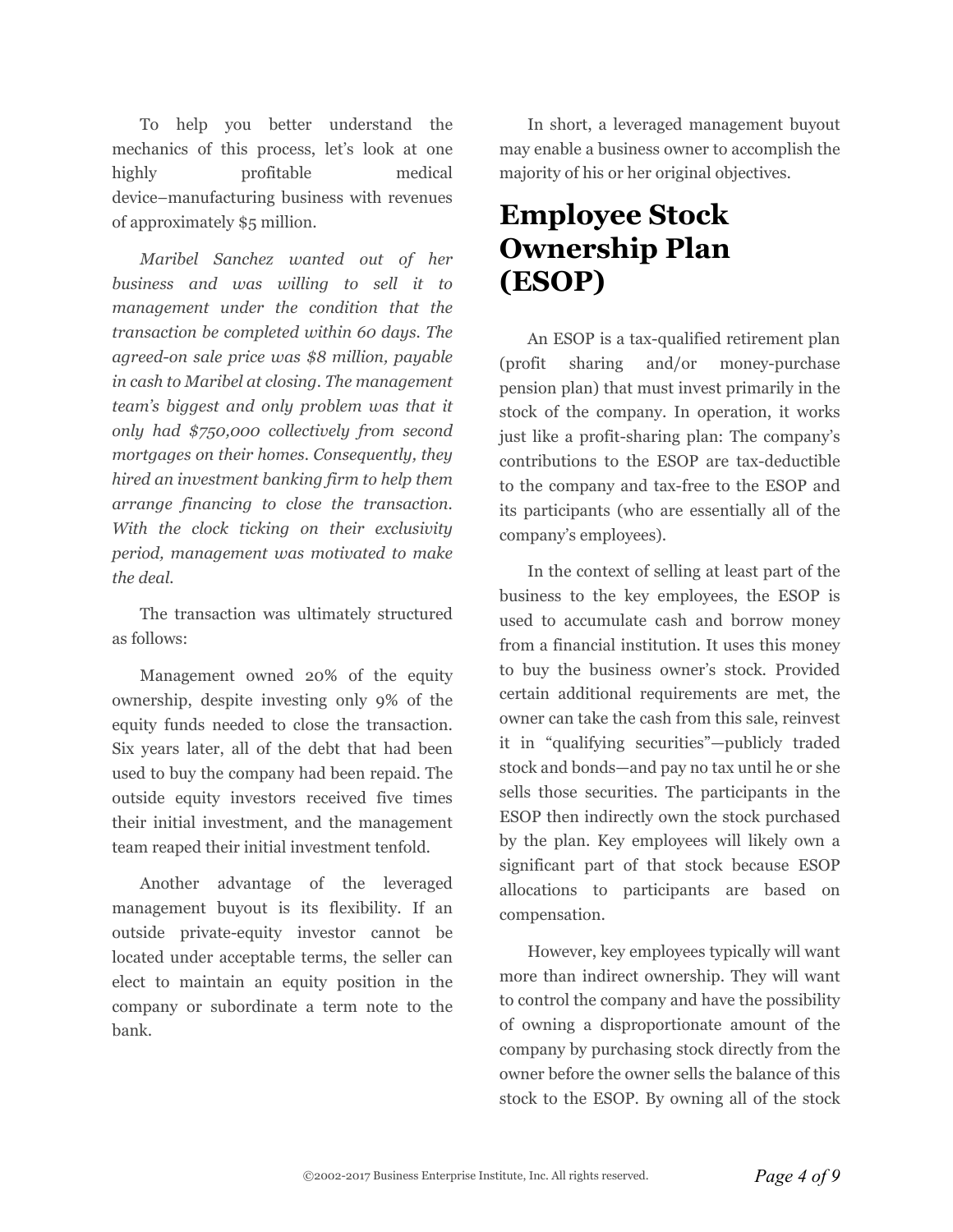not owned by the ESOP, the key employees can effectively control the company. The net result is an ownership structure similar to the leveraged management buyout: An ESOP, rather than an outside investor, owns and pays cash for a majority interest in the company. The existing management operates the business and has significant ownership. The owner is largely cashed out of the business, perhaps having to carry only a portion of the purchase price of the stock sold to management. There are substantial financial and other costs associated with an ESOP; after all, there is a reason that there are fewer than 25,000 active ESOPs.

### **Modified Buyout**

The modified buyout is the workhorse of the group. It is the method that works best for most owners who want to do the following:

- Transfer their businesses to key employees.
- Motivate and retain key employees.
- Receive full value for their businesses.

Let's look at a brief case study regarding the concept of modified buyouts.

*Jacob Glass was the owner of an electronic-parts distribution company, EPD. EPD was a 45-employee company with revenues of over \$6 million per year and a fair market value of \$5 million. At age 52, Jacob planned to stay with the company for at least five more years*.

*EPD employed six experienced senior managers and salespeople. He was interested in both handcuffing these employees to the company (making it economically rewarding for them to stay with the company) and, at*

*the same time, exploring an exit strategy for himself. He thought he could achieve both goals by beginning to sell the company to his key employees*.

A preliminary Exit Plan was prepared, listing three principal Exit Objectives:

- Establish a plan for the eventual buyout of all of Jacob's ownership in the company.
- Begin the buyout of a portion of his interest in the company by selling to two existing key employees, Michael Brooks and Alice Patton. Jacob would select additional key employees at a later date.
- Have the plan in place and effective as of March 1 of the following year.

The Exit Plan recommended that Michael and Alice purchase up to a total of 10% of the ownership of EPD (represented by non-voting stock). In the future, other key employees (as yet unidentified and probably not yet hired) would participate in the stock plan.

The plan also included a two-phase sale of the business.

**Phase I: Sale of initial minority interest.** Jacob will make a pool of 40% of EPD's total outstanding stock (converted to non-voting stock) available for current and future purchases by key employees. Initially, 5% of the outstanding stock (non-voting) will be co-owned by Alice and 5% (non-voting) by Michael.

For purposes of the initial buy-in (and any future repurchases of that stock), the value of EPD is based on a valuation (with minority and other discounts) provided by a certified valuation specialist. In EPD's case, those discounts totaled half of the true fair market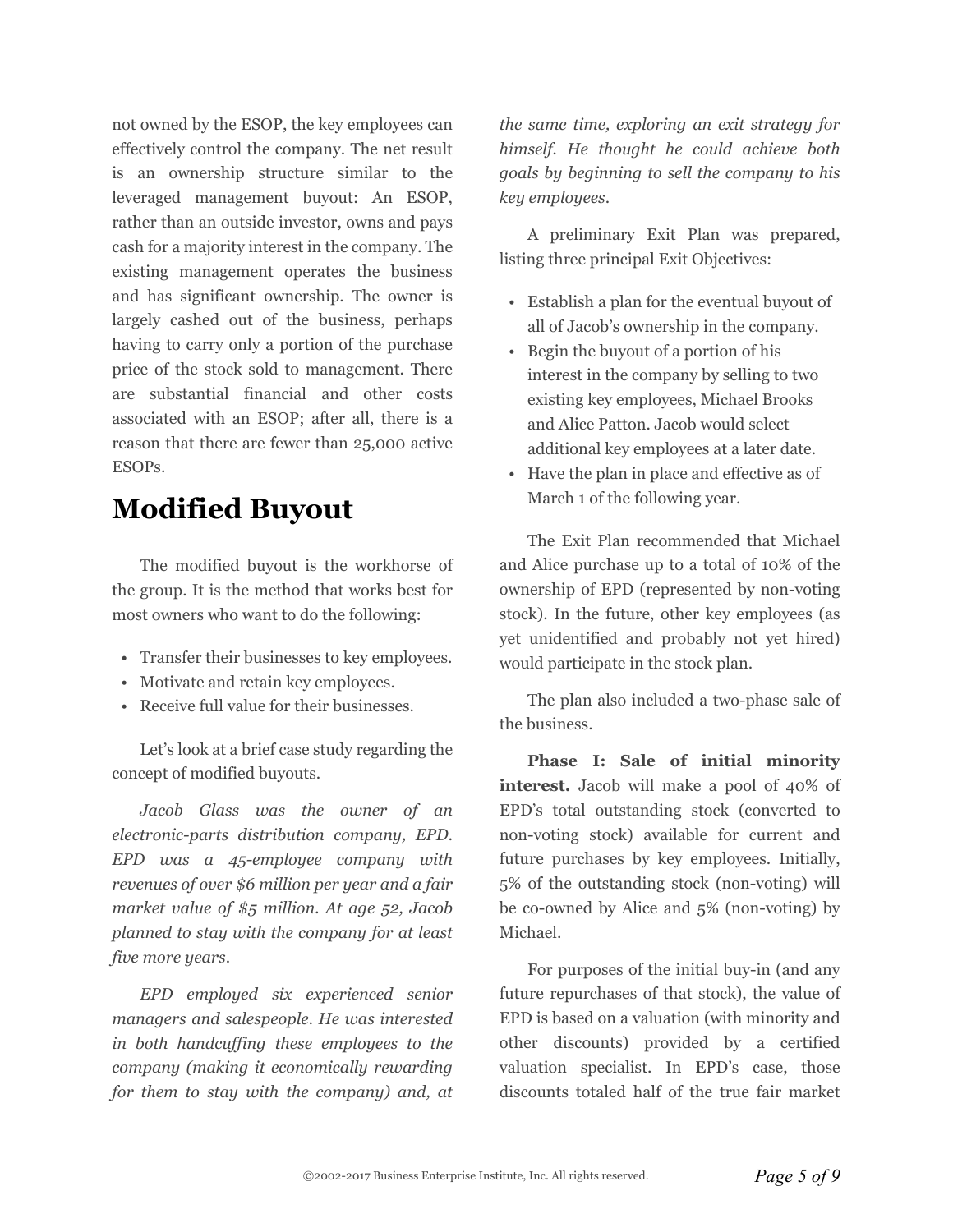value. A lower initial value is necessary to make the purchase affordable for the employees and to provide them an incentive to remain with the company.

The initial purchase price will be paid in cash. If either key employee needs to borrow funds to secure the necessary cash, EPD will be willing to guarantee the key employee's promissory note to a bank.

Even though the key employees will not receive voting stock, there will be significant benefits to them in purchasing non-voting stock. Namely, they will be able to do the following:

- Enjoy actual stock ownership in EPD and the ability to receive any appreciation in the stock.
- Participate (pro rata) based on their stock ownership in any S distributions made by EPD.
- Receive fair market value paid by a third party for their percentage of stock (if EPD were to be sold to a third party).
- Participate more directly in day-to-day operating decisions.
- Initially be appointed as directors to serve under the terms of the bylaws (such positions not being guaranteed).
- Participate in determining which additional key employees will be offered stock out of the 40% pool. This determination will be based on written criteria developed by all three shareholders.

Each key employee who purchases stock will enter into a stock purchase agreement with the company that provides for the repurchase of their stock in the event of death, long-term disability, or termination of employment.

**Phase II: Sale of balance of ownership interests.** At the end of Phase I (three to seven years), Jacob will choose one of the following courses of action:

- Sell the balance of the company to the key employees at true fair market value by requiring the employees to finance an **allcash** purchase.
- Finance the buyout by means of a longterm installment sale to the employees at true fair market value.

Alternatively, Jacob may decide to sell to an outside third party. In either a sale to employees or to an outside third party, his intention is to retire from the company or continue to maintain ownership in the company and continue his management and operational involvement.

Jacob's Exit Plan recommended that Jacob base his decision on whether to sell the balance of his stock to his key employees upon meeting the following criteria:

• Jacob's analysis of the key employees' abilities to continue to move the company forward while paying him full fair market value for his remaining 60% ownership interest. In other words, how much risk is there in allowing the key employees to move forward without Jacob's supervision, management, or control? How much risk is there in depleting the company of the cash flow needed to pay the departing owner for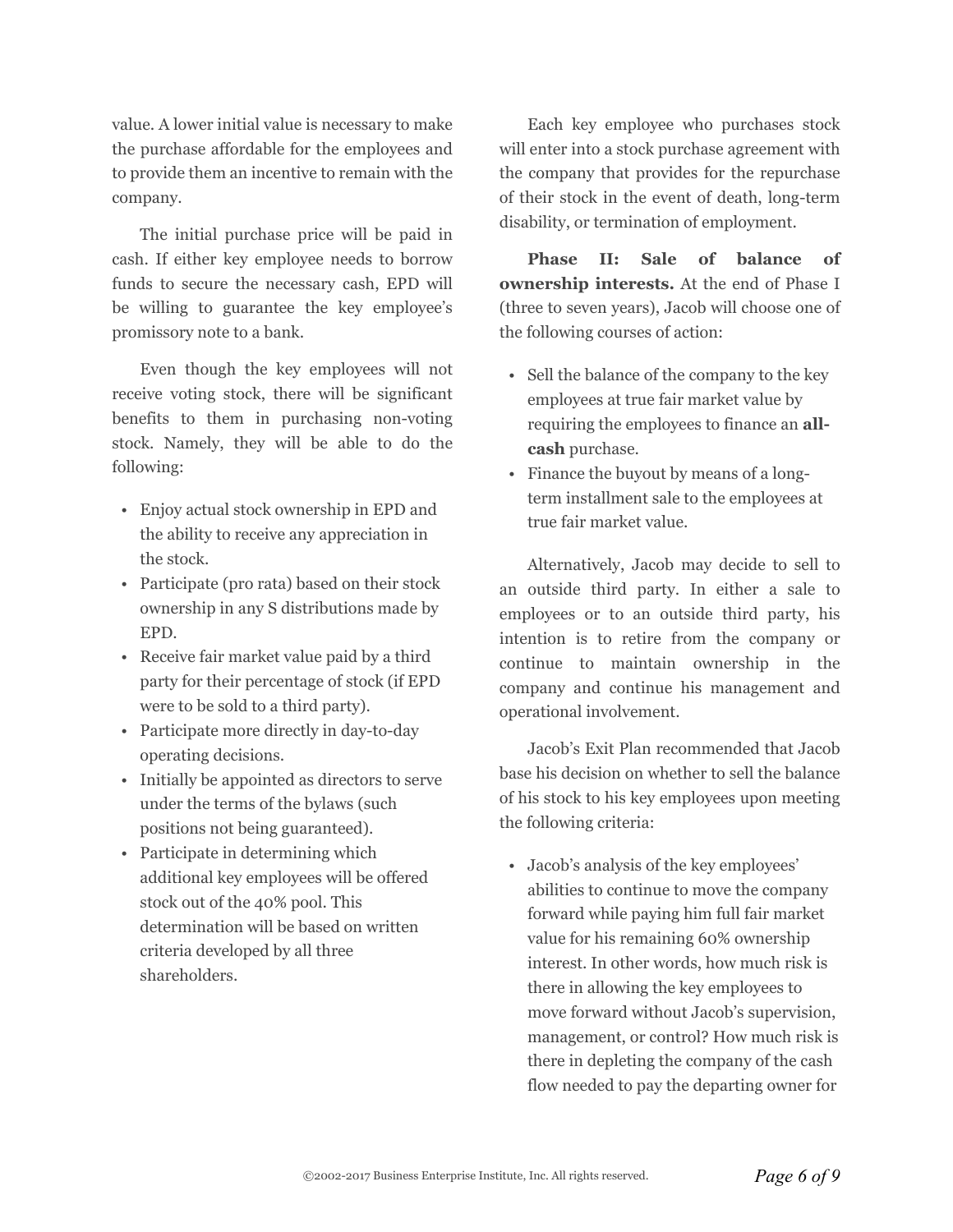ownership? How much risk is there that business, economic, or financing climates may sour, thereby jeopardizing the buyout? If Jacob is unwilling to assume these risks, he must require a cash buyout by the employees at the end of Phase I or sell to an outside third party.

- The ability of the key employees and the company to obtain financing to pay the remaining purchase price to Jacob in cash. If employees own 30–40% of the company, it is likely (in certain economic climates) that financing could be obtained in an amount sufficient to cash Jacob out.
- The marketability of the company should Jacob decide to sell the company at any future point in this process.

After receiving his preliminary Exit Plan, Jacob thought about the consequences of selling stock to his employees. In fact, it often takes two or three meetings before owners are comfortable with their objectives.

The technique recommended to EPD required the following:

- Key employees who eventually would be capable of running and managing the company without the former owner's presence.
- Time. Total buyout time is typically three to seven years.
- The owner's willingness to take less than true fair market value for the initial portion of stock sold to the key employees (30–40% of total ownership), assuming the stock is salable to an outside third party for cash.

# **Summary of Sale to Key Employees**

The advantages and disadvantages of each exit method are as follows:

### **Installment Sale**

#### **Advantages**

- Rewards and motivates employee/buyer, because the business can be acquired with little or no money and can be paid for using future business cash flow.
- Key employees receive the entire business.

#### **Disadvantages**

- Owner receives little or no money at time of closing.
- Owner is at significant risk of receiving less than the entire purchase price.

### **ESOP (combined with key employee buy-in)**

#### **Advantages**

- Rewards and motivates employee/buyer, because part of the business can be acquired at a reduced price.
- Key employee receives operating control of the business.
- Owner receives cash at closing, which can be immediate.
- Company may gain additional financial resources from equity investors.
- Significant tax advantages associated with ESOP purchase.

#### **Disadvantages**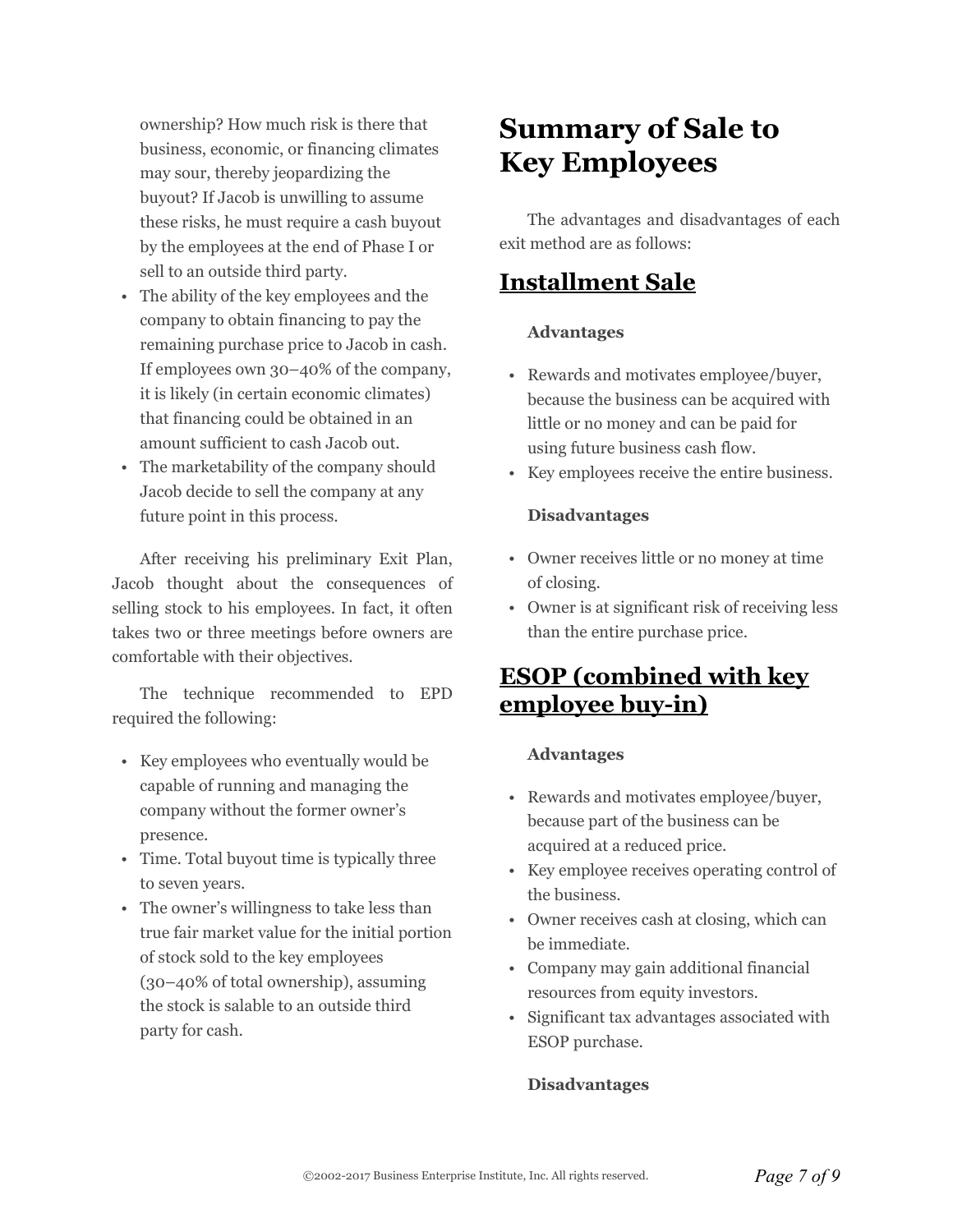- Key employees may want all or most of the company.
- Initial funding of the plan usually needs to be made with company money otherwise payable to owner.
- Business must continue to pay off bank loans after the owner leaves. Because key employees will be responsible for running the company, they will likely prefer such debt to benefit them directly.
- Cost of maintaining ESOP.

### **Leveraged Management Buyout**

#### **Advantages**

- Rewards and motivates employee/buyer, because part of the business can be acquired at a reduced price.
- Key employee receives operating control of the business.
- Owner receives cash at closing, which can be immediate.
- Company may gain additional financial resources from equity investors.

#### **Disadvantages**

- Requires the use of debt and private equity investment, which many businesses may not be able to attract.
- Key employees may want all (or most) of the company and may not be satisfied with a minority sale.
- Burdens the company with significant debt.

### **Modified Buyout**

**Advantages**

- Rewards and motivates employee/buyer, because part of the business can be acquired at a reduced price.
- Key employee receives entire business.
- Owner receives at least 75% of fair market value of the business (and usually more).
- Owner can stay in control of business until full purchase price is received.
- Flexibility after initial key employee buy-in (of 30–40% ownership) is completed. Majority owner can sell balance to key employees for cash, sell all of the company, sell shares to third party, or sell the owner's interest to an ESOP.

#### **Disadvantages**

- Owner does not receive entire purchase price for several years.
- Owner generally remains active in business until initial employee buy-in is completed.

# **Conclusion**

This white paper described a few of the many possible paths you can take when selling your business to management. The goal of this paper was to expose you to some of the alternatives to selling your business for a promissory note and losing control before receiving full value. Risk management is just as important when exiting as it is when operating a business, and the aforementioned options may help you manage the risk inherent to selling to management. However, it is important for you to evaluate each possible path in terms of risk until you have received full payment or, if full payment will span over time, how you can maintain control during the